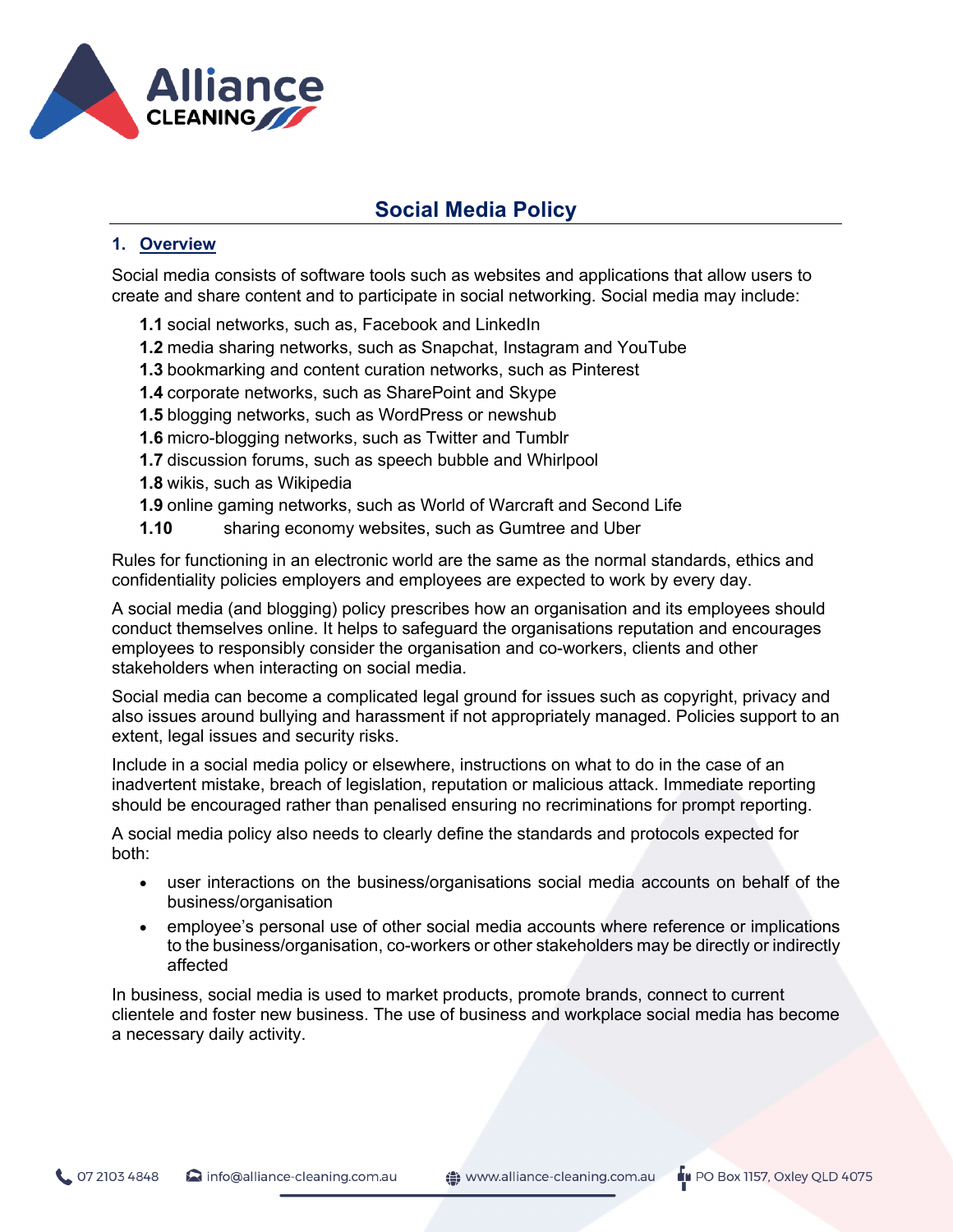

## **2. Terminology**

- **2.1 Social media** is the computer-based technology that facilitates the collective of online communications channels dedicated to community-based input, interaction, contentsharing and collaboration.
- **2.2 Social media marketing** refers to the process of gaining traffic or attention through social media sites.
- **2.3** A **social platform** is a web-based technology that enables the development, deployment and management of social media solutions and services. It provides the ability to create social media websites and services with complete social media network functionality.
- **2.4** A **post** refers to any shared or created content put on social media.

## **3. Policy**

*Alliance Cleaning Pty Ltd* are committed to active use of social media in all its positive and productive forms.

When accessing the *Alliance Cleaning Pty Ltd* internal social media networks, staff must use *Alliance Cleaning Pty Ltd* information communications technology (ICT) facilities in an acceptable manner according to this policy. Social media use should not interfere with work performance and productivity.

*Alliance Cleaning Pty Ltd* will not tolerate illegal and aggressive online behaviour in any form.

When using social media at work, staff are expected to:

- **3.1** be polite and respectful of the opinions of others at all times.
- **3.2** be mindful that others may not share the same sense of humour
- **3.3** not use *Alliance Cleaning Pty Ltd*, ICT resources to provide comments to any news media, politicians or lobby groups – always remain apolitical.
- **3.4** not access or engage with any material that is inappropriate or unlawful. This may include posts that are fraudulent, threatening, bullying, embarrassing, of a sexual nature, obscene, racist, sexist, defamatory or profane, whether obscured by symbols or not.
- **3.5** not use *Alliance Cleaning Pty Ltd*, ICT resources to post explicit or sexually suggestive messages.
- **3.6** not infringe another person's, *Alliance Cleaning Pty Ltd*, intellectual property rights.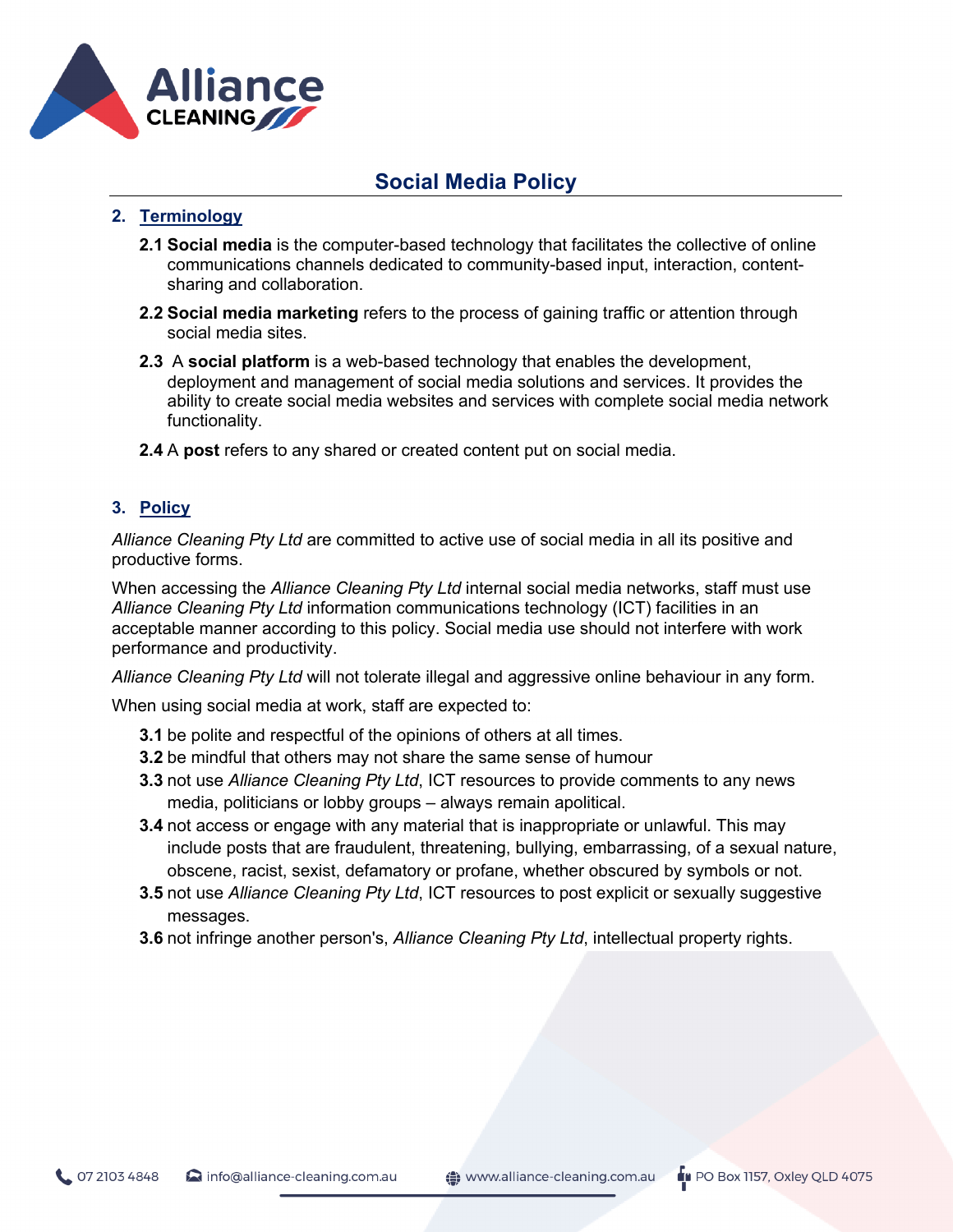

#### **4. Standards and Protocols**

In a fast changing world good judgment in social media interaction needs to be exercised. The following standards and protocols apply without exception:

#### **4.1 Using social media**

*Alliance Cleaning Pty Ltd* encourage social media use but as an employee of this organisation and as an individual there is a need to make sure you are aware of the risks, particularly those that threaten *Alliance Cleaning Pty Ltd* reputation and that of your own.

#### **4.2 The truth and the facts**

- **4.2.1** Never misrepresent the facts in chat rooms and other online discussion forums,
- **4.2.2** Always quote the source of the fact,
- **4.2.3** Seek confirmation of facts before publishing on social media,
- **4.2.4** If it is your opinion and not a fact, then say so and attribute to yourself not to another person or *Alliance Cleaning Pty Ltd*.

You may be legally responsible for the content your post, so respect brands, trademarks and copyrights. Terms and conditions always assign a level of responsibility to the user. Before joining social media sites, read and ensure you are prepared to follow the terms and conditions of the site.

#### **5. Disclosure of affiliations**

If you talk online about work related matters that are within your area of job responsibility you must disclose your affiliation with *Alliance Cleaning Pty Ltd*.

On personal social media sites (not *Alliance Cleaning Pty Ltd*) unless you are specifically authorised to speak on behalf of *Alliance Cleaning Pty Ltd*, you must state that any views expressed are your own and do not represent *Alliance Cleaning Pty Ltd*.

#### **5.1 Authority to represent the company social media accounts**

- **5.1.1** To use *Alliance Cleaning Pty Ltd* social media accounts, logos and/or photo/video on behalf of *Alliance Cleaning Pty Ltd* you must be an approved user,
- **5.1.2** Never use someone else's access password to post as this is a misrepresentation of identity,
- **5.1.3** If you don't have your own password, you are not an authorised user. Request access via your line manager.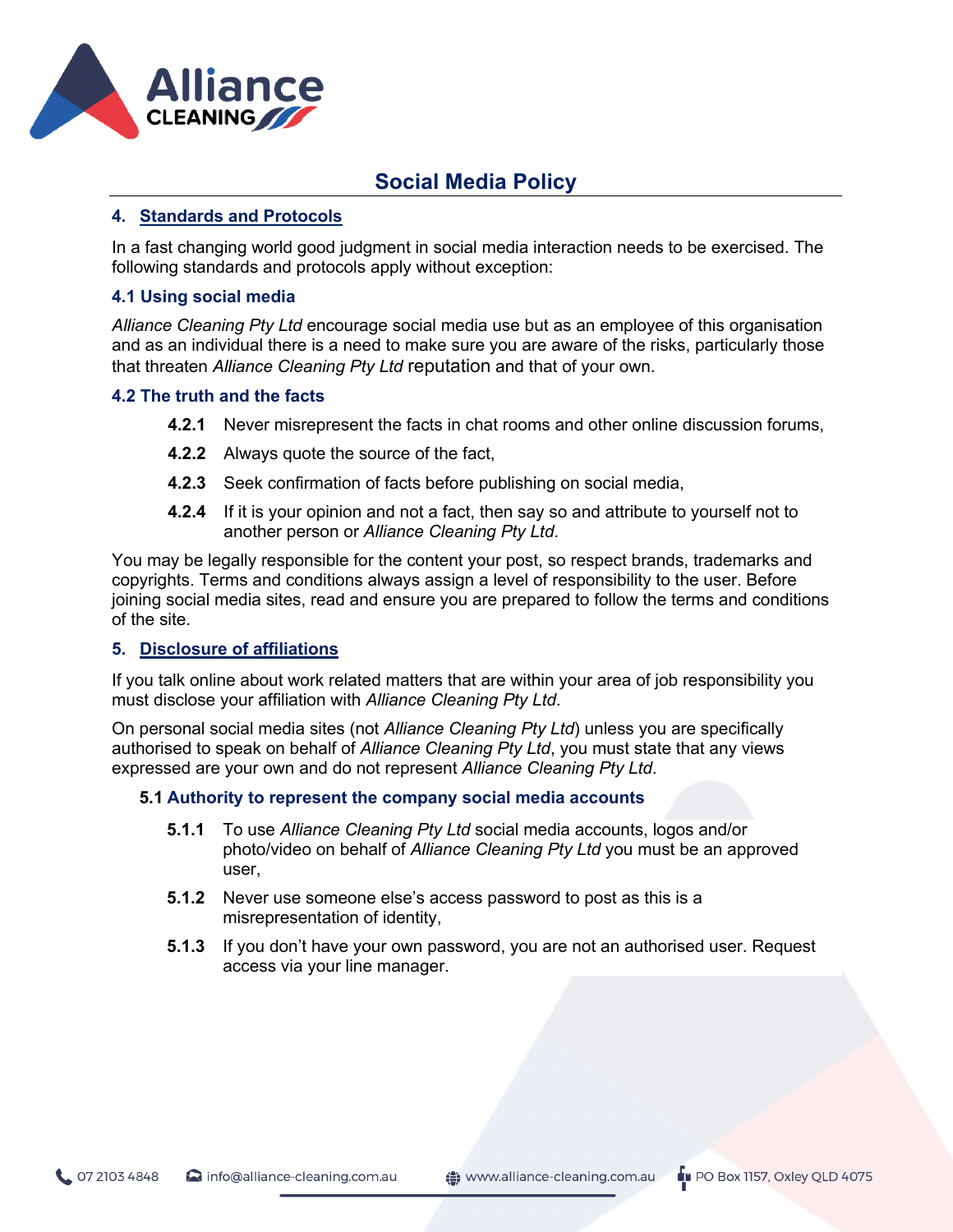

#### **6. Posting social media content**

Never publish, post or release negative, sensitive, private or confidential company information (e.g. unannounced events or internal issues) that could damage the organisation's reputation or breach legislative compliance.

Never post photos of or make negative comments about *Alliance Cleaning Pty Ltd* or employees and other stakeholders and do not share negative comments made by other persons.

#### **7. Privacy**

- **7.1** Respect *Alliance Cleaning Pty Ltd* privacy obligations under the jurisdictional laws.
- **7.2** Never give out personal information about co-workers (e.g. private and personal comments) or add personal information you see on social networking to other network sites. This could be construed as harassing, threatening, retaliatory or discriminatory.
- **7.3** Ensure your posts do not create a real or perceived conflict of interest with *Alliance Cleaning Pty Ltd*. This applies to accepting gratuities, making comments or advertising in conflict with *Alliance Cleaning Pty Ltd.*

#### **If you think this policy may have been breached**

If you notice inappropriate or unlawful content posted online relating to *Alliance Cleaning Pty Ltd* notify your line manager immediately providing as much information as you can about where/who/what has been posted.

If you inadvertently post a comment or make references that you believe in retrospect were inappropriate or unintended for the user audience, or you think you may have breached privacy legislation then:

- 1. Attempt to remove or delete the post immediately, or
- 2. Contact the social networking site and request it be removed, then
- 3. Contact *Ibrahim Al-Sadoon – Director Manager on 07 2103 4848* as soon as possible indicating what has happened. By notifying the company whilst you still retain some liability your honesty and quick response is taken into account should any further action be necessary.